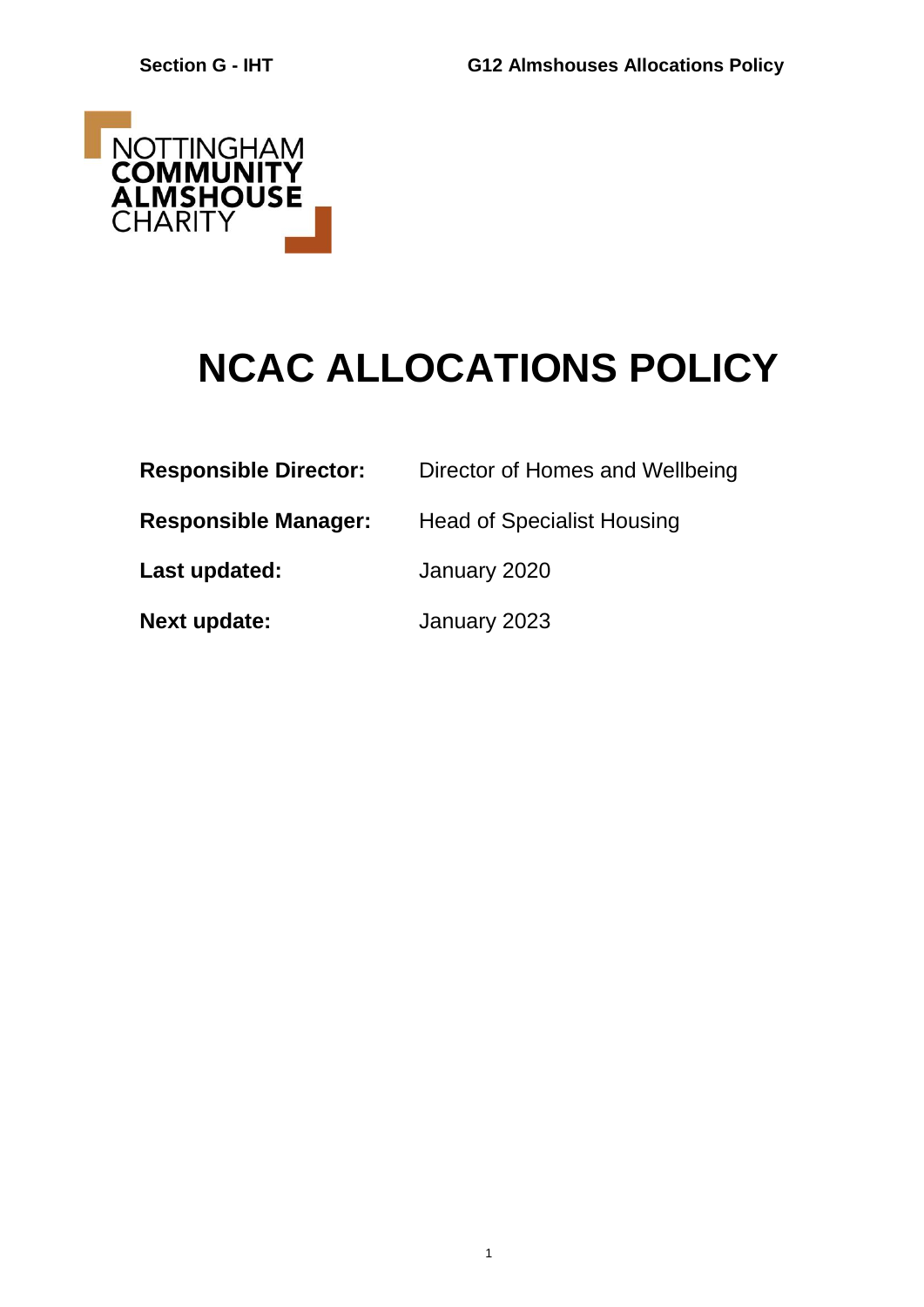## **Almshouses Allocations Policy and Procedure**

#### **1. PURPOSE**

- 1.1 To ensure vacant almshouses are occupied as quickly as possible to minimise void loss to the charities.
- 1.2 To ensure the allocation process is fair and transparent.
- 1.3 To ensure that homes are allocated to residents who meet the criteria and preferences in the Charities' Schemes.

## **2. RISKS**

- 2.1 The risk of almshouses remaining empty for long periods, thus incurring void loss and vandalism, and damaging the reputation of the Charity
- 2.2 Failure to prioritise the allocation of homes to the classes of persons to whom preference must be given under the terms of the Charity Commission Scheme.
- 2.3 Failure to maintain sustainable communities within the almshouse schemes.

#### **3. REFERENCES**

- 3.1 Charity Commission Scheme
- 3.2 Almshouse Association Standards of Almshouse Management 2014.

#### **4. PROCESS**

- 4.1. When an almshouse becomes vacant the Lettings/Housing Officer will collect the keys and carry out a check out on the property (PTI). The Lettings Officer will send the check-out memo to the Relet Team. If the works required are extensive or there are health and safety concerns, the Lettings/Housing Officer will arrange for a Technical Officer to inspect the property to decide what work needs to be done before it can be re-occupied.
- 4.2 The vacancy must be advertised, unless an advert has been placed in the last 12 months, in order to meet the requirements of the Charity Commission Scheme. An advert will also be added to Rightmove.
- 4.3. The Admin Team will add the property to the void report for monitoring and check for a gas safety certificate, EPC, identify utility suppliers and check if on a weekly or monthly rent. The rent will also need to be checked with the finance officer to ensure the most up to date rental is used.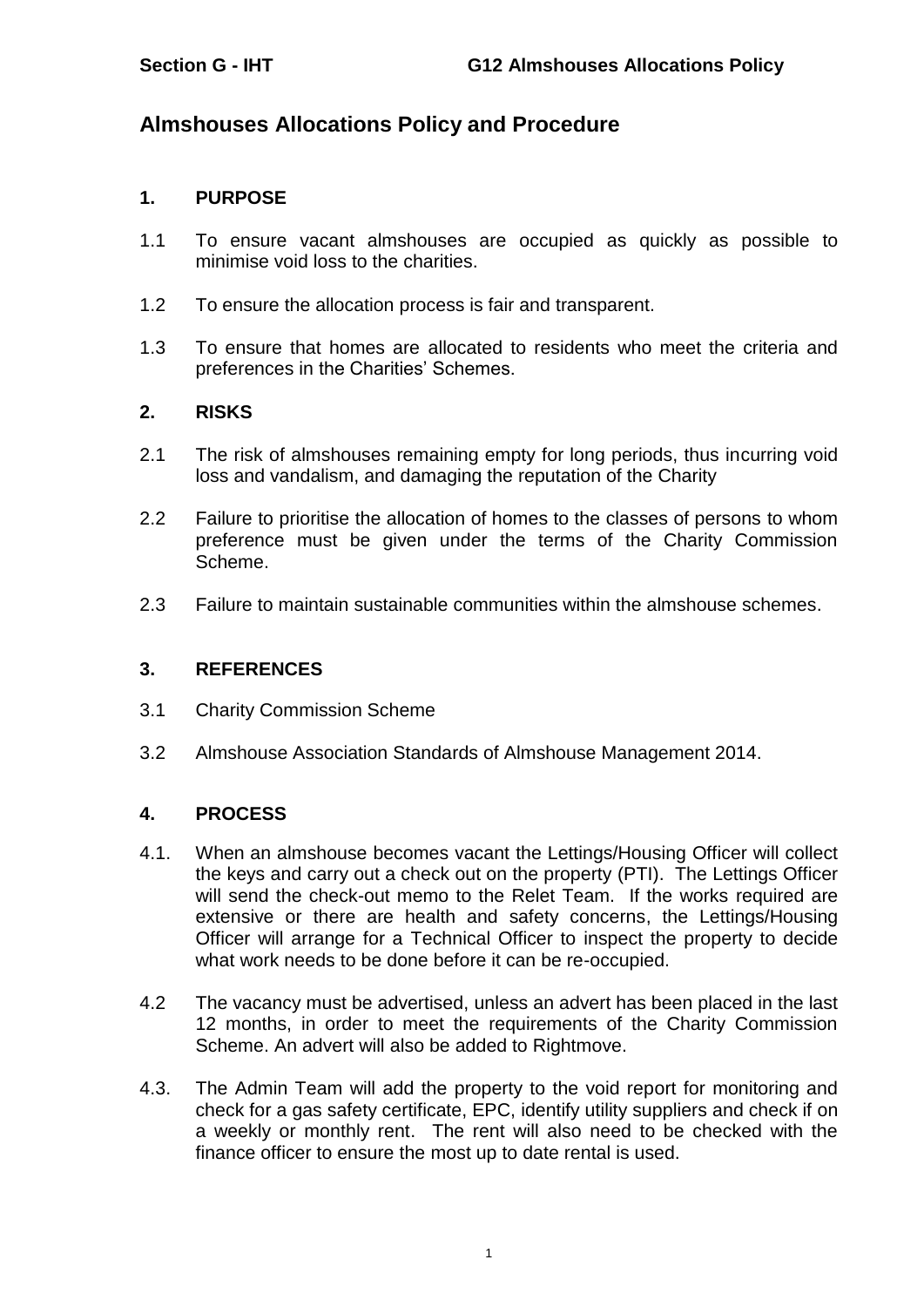- 4.4 When an application is received this will be passed to the Senior Housing officer to assess and ensure the applicants meet the criteria for the property. Also to ensure the property they have applied for meets the customers' needs and affordability requirements. A home visit and right to rent check will be arranged at that point to ensure suitability for the Almshouses applied for. This is to ensure that when a property is vacant; we are not holding the process up by arranging home visits for applicants that are not suitable.
- 4.5 If there is a waiting list for the scheme, and there are more applicants than properties, the Admin team will complete a table to assist shortlisting of the applicants for the Panel to consider, see Appendix 1. The panel will decide the top three applicants using the criteria below. If at this point the applicant has not had a home visit, one will be arranged.
- 4.6 When enquiries are received for an almshouse, the Admin Team will confirm as far as possible that anyone wishing to apply meets the criteria before an application form is sent out.

Criteria: applicants must:

- be in need, hardship or distress (in all cases) AND
- be (or have been) resident in Nottingham or Nottinghamshire (but this does not apply to any of the Hardstaff Homes, Warner Almshouses or Blythe Cottages which has its own residency criteria).
- The majority of schemes have a specific age requirement that is considered sensitively
- 4.7 The Trustee may consider applicants from outside the area but only in exceptional circumstances where there are no applicants from within the area. When making a decision the panel will consider:
	- Applicant's financial situation
	- Current accommodation and its suitability
	- Ability to meet housing need through other housing options

N.B. The Charity Commission Scheme states that the trustee must give preference to certain classes of persons in certain homes: the Appointment Panel will consider this if it should be appropriate. Preferences by scheme are listed in Appendix 3.

- 4.8 The Lettings Admin will arrange a meeting of at least two of the Appointments Panel who will make a decision. The Panel comprises:
	- Head of Specialist Housing
	- Specialist Housing Manager
	- Senior Housing Officers
	- Housing Officers

The Panel will have regard to the existing community within the almshouse scheme when making its decision.

4.9 All decisions will be recorded in the Almshouses Allocations spreadsheet.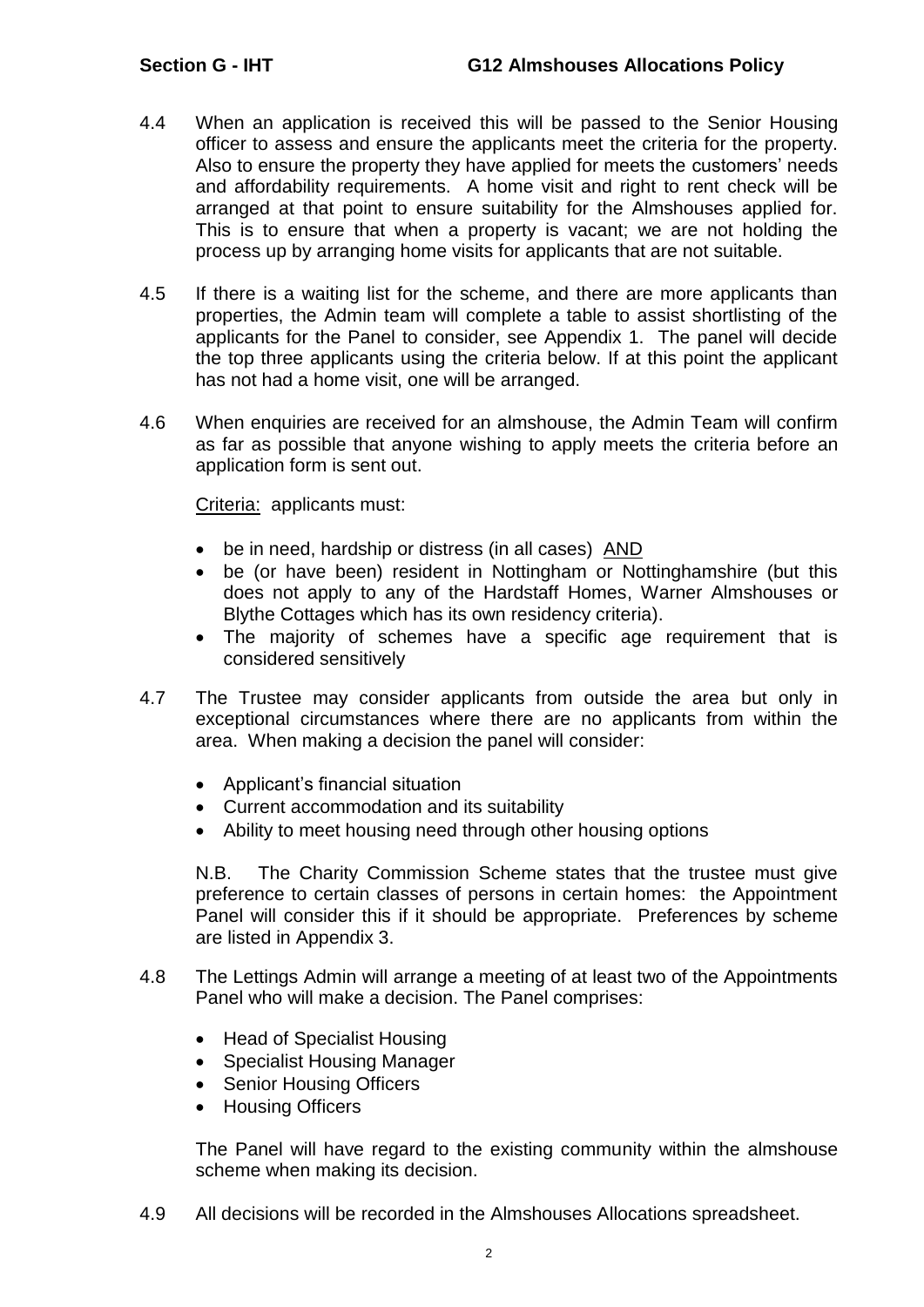- 4.10 Unsuccessful applicants should be contacted within three working days of an offer being made and accepted.
- 4.11 The Lettings Officer will contact the selected applicant to arrange a viewing. Subject to the applicant being satisfied with the property and a satisfactory home visit, the Lettings/Housing Officer will agree the start date, of the licence with the applicant.
- 4.12 At the sign up appointment, the Lettings/Housing Officer will complete all the paperwork as per the checklist (appendix 2), provide the resident with a residents' handbook, take meter readings and take a chip and pin payment for the maintenance charge. (Payment in advance should have been agreed at the home visit/pre sign up discussion).
- 4.13 The Admin Assistant will set up a new tenancy on Capita, new tenancy file and set up a paperless direct debit if the resident is not applying for Housing Benefit. **Note:** William Crane and Blythe Cottages cannot pay by direct debit, only by standing order or chip and pin. If resident qualifies for a free or subsidised TV Licence, the Admin Assistant will arrange for this.
- 4.14 A follow up call to be made by the Housing Officer two weeks after the commencement of the licence to ensure the resident has not had issues with setting up utilities; getting boiler recommissioned or has any other questions.

## **5 WAITING LIST**

- 5.1 The waiting list will be administered by the Lettings Admin Team. When an application form is received, the from will be passed to the SHO to assess and if the application form meets the criteria for a scheme, then a letter of acknowledgement will be sent to the applicant and a home visit arranged. If they do not meet the criteria they will be advised of this and their application will be shredded. A record of their name will be kept on the waiting list for reference. If they do meet the criteria their details will be added to the waiting list database including their preferred schemes and requirements ie; ground floor flat or bungalow only.
- 5.2 When an almshouse becomes available, the Senior Housing Officer/Admin team will use the waiting list to identify applicants and create a shortlist for the Panel to consider as above.
- 5.3 The waiting list will be reviewed annually. All applicants will be contacted to confirm they still want to be considered for a vacancy and that the information on their application is still current. If their circumstances have changed, ie change of income, address, additional household members, change in health, a new application form should be sent out. If applicants advise us that they will struggle to complete a form, an appointment at the office can be arranged to help them complete the form. If we are unable to contact applicants after 3 phone calls and a follow up letter, their names will be recorded on the waiting list but they will no longer be considered for a vacancy and their application form will be shredded.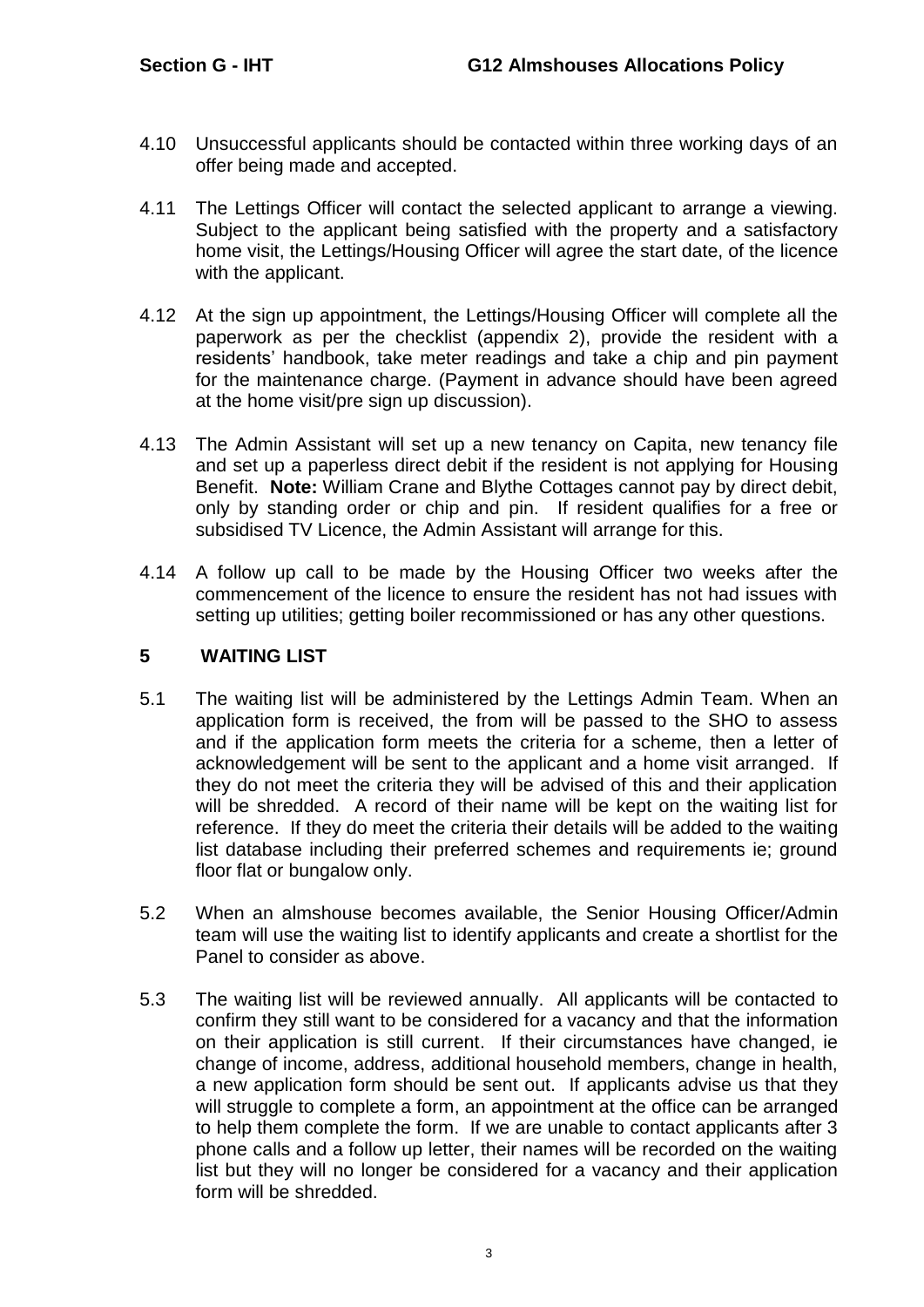## **Appendix 1**

|                               | <b>Current property</b> |                   | <b>Criteria for property</b> |             |              |                                           |                |              |                                                                     |
|-------------------------------|-------------------------|-------------------|------------------------------|-------------|--------------|-------------------------------------------|----------------|--------------|---------------------------------------------------------------------|
|                               | Date of                 | <b>Home visit</b> | Name of                      |             | Household    | Household Income Live in Nottinghamshire? | <b>Savings</b> |              | Housing Need   Mobility   Shortlisting notes - following home visit |
| <b>Highest</b><br><b>Need</b> | Application done?       |                   | applicant(s)                 | <b>Ages</b> | compositiion |                                           |                | <b>Needs</b> |                                                                     |
|                               |                         |                   |                              |             |              |                                           |                |              |                                                                     |
|                               |                         |                   |                              |             |              |                                           |                |              |                                                                     |
|                               |                         |                   |                              |             |              |                                           |                |              |                                                                     |
|                               |                         |                   |                              |             |              |                                           |                |              |                                                                     |
|                               |                         |                   |                              |             |              |                                           |                |              |                                                                     |
|                               |                         |                   |                              |             |              |                                           |                |              |                                                                     |
|                               |                         |                   |                              |             |              |                                           |                |              |                                                                     |
|                               |                         |                   |                              |             |              |                                           |                |              |                                                                     |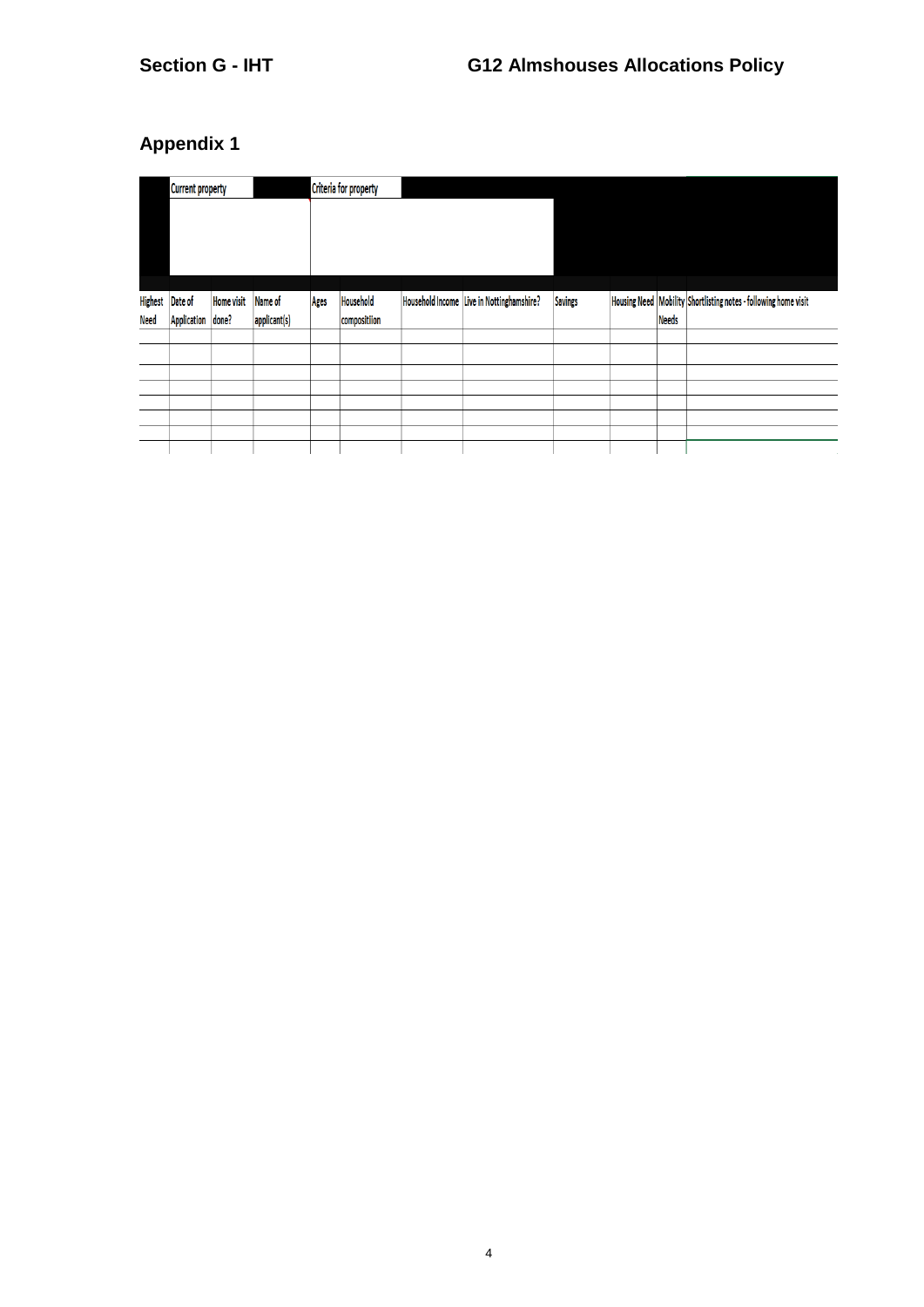## **Appendix 2**

## **Application Checklist and File Record**

| Name(s):                                                                                                                                                                                 |                                                                                                                                                                                              |
|------------------------------------------------------------------------------------------------------------------------------------------------------------------------------------------|----------------------------------------------------------------------------------------------------------------------------------------------------------------------------------------------|
| New Tenancy at:                                                                                                                                                                          |                                                                                                                                                                                              |
| O/H Property Reference:                                                                                                                                                                  |                                                                                                                                                                                              |
| <b>Tenancy Commencement Date:</b>                                                                                                                                                        |                                                                                                                                                                                              |
| <b>Total Rent Payable pcm:</b><br>Maintenance contribution due in<br>advance:                                                                                                            | £ pcm<br>£                                                                                                                                                                                   |
| Before Signing Up<br>1. Ensure all keys are returned.<br>2. Calculate maintenance charge due in advance<br>4. Gas Certificate expiry date                                                |                                                                                                                                                                                              |
| <b>Sign Up Documents</b><br>Licence to Occupy<br>Additional charity statements<br>All Keys To Tenant<br><b>Housing Benefit Forms</b><br><b>ID</b> checked<br><b>Vulnerabilities form</b> | Maintenance Advice & Information Sheet<br>Details on Utilities i.e. Gas, Electric, Water<br>Smoke Alarm instruction & completion of Installation Form<br>Maintenance charge taken on sign up |
| <b>Advice given to applicants</b>                                                                                                                                                        | Discuss Payment Methods available<br><b>Advice On Contents Insurance</b><br>Maintenance Advice & Information Sheet                                                                           |

- Smoke Alarm instruction & completion of Installation Form
- Almshouse handbook
- Housing Benefit Form
- Maintenance charge taken on sign up
- Advice on additional occupants
- Advice on pets
	- Next of Kin contact details confirmed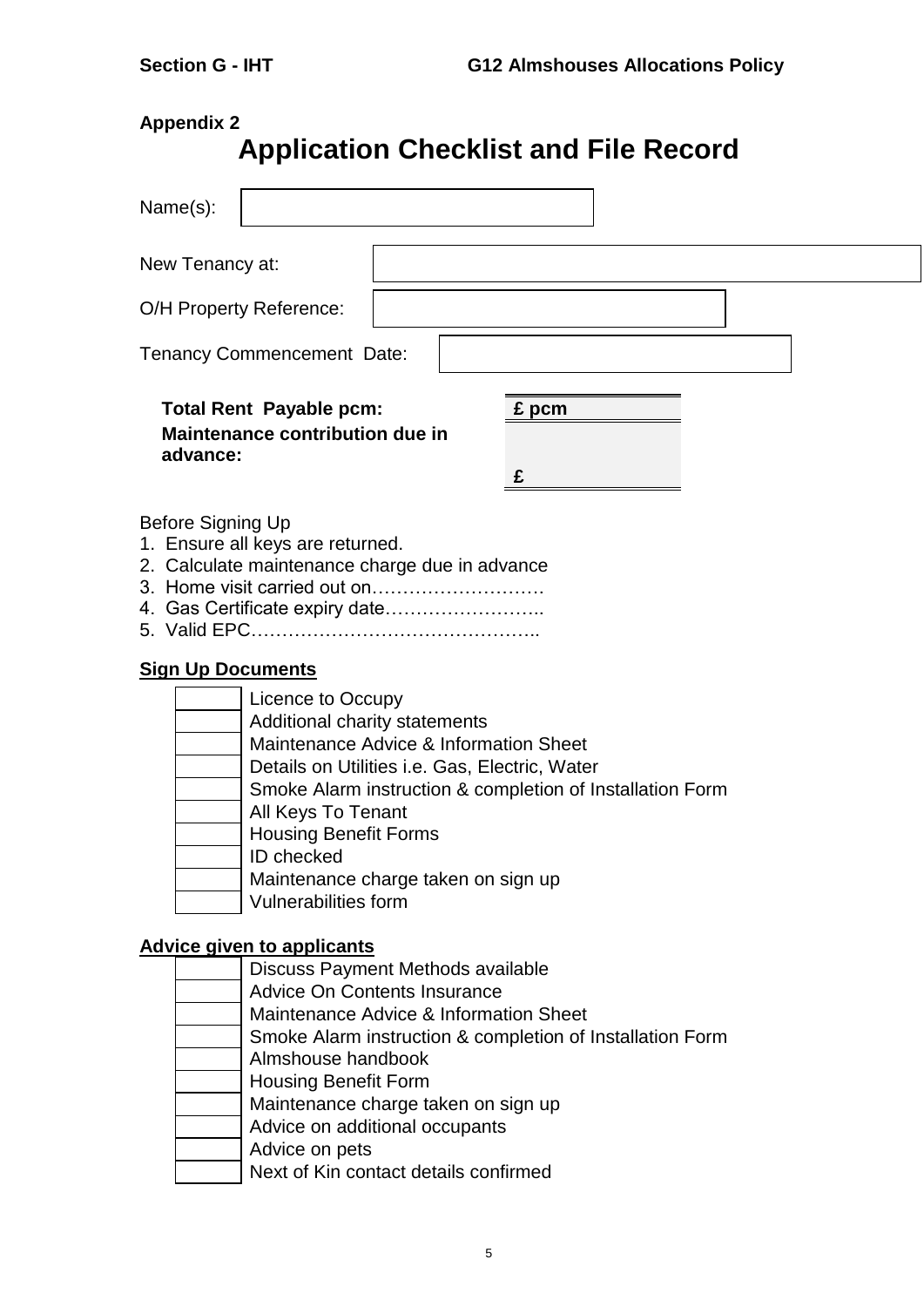## **Meter Readings at sign up**

## **Electricity**

| Meter Ref:       |  |
|------------------|--|
| <b>Supplier:</b> |  |
| <b>Readings</b>  |  |
|                  |  |
|                  |  |
|                  |  |
|                  |  |

**Gas**

| <b>Meter Ref:</b> |  |
|-------------------|--|
| Supplier:         |  |
| <b>Readings</b>   |  |
|                   |  |

**Water**

| <b>Meter Ref:</b> |  |
|-------------------|--|
| Supplier:         |  |
| <b>Readings</b>   |  |
|                   |  |

## **After Sign Up - Administration Officer**

| <b>Application &amp; Allocations Records Update</b> |
|-----------------------------------------------------|
| New Tenant File set up                              |
| Paperless Direct Debit set up                       |
| Notify Tenants Of Account Number                    |
| Vulnerability recorded                              |
| Next of Kin recorded                                |
| Email to council Tax/ Water/ Utilities              |

Completed By: Date:

| Comments: |
|-----------|
|-----------|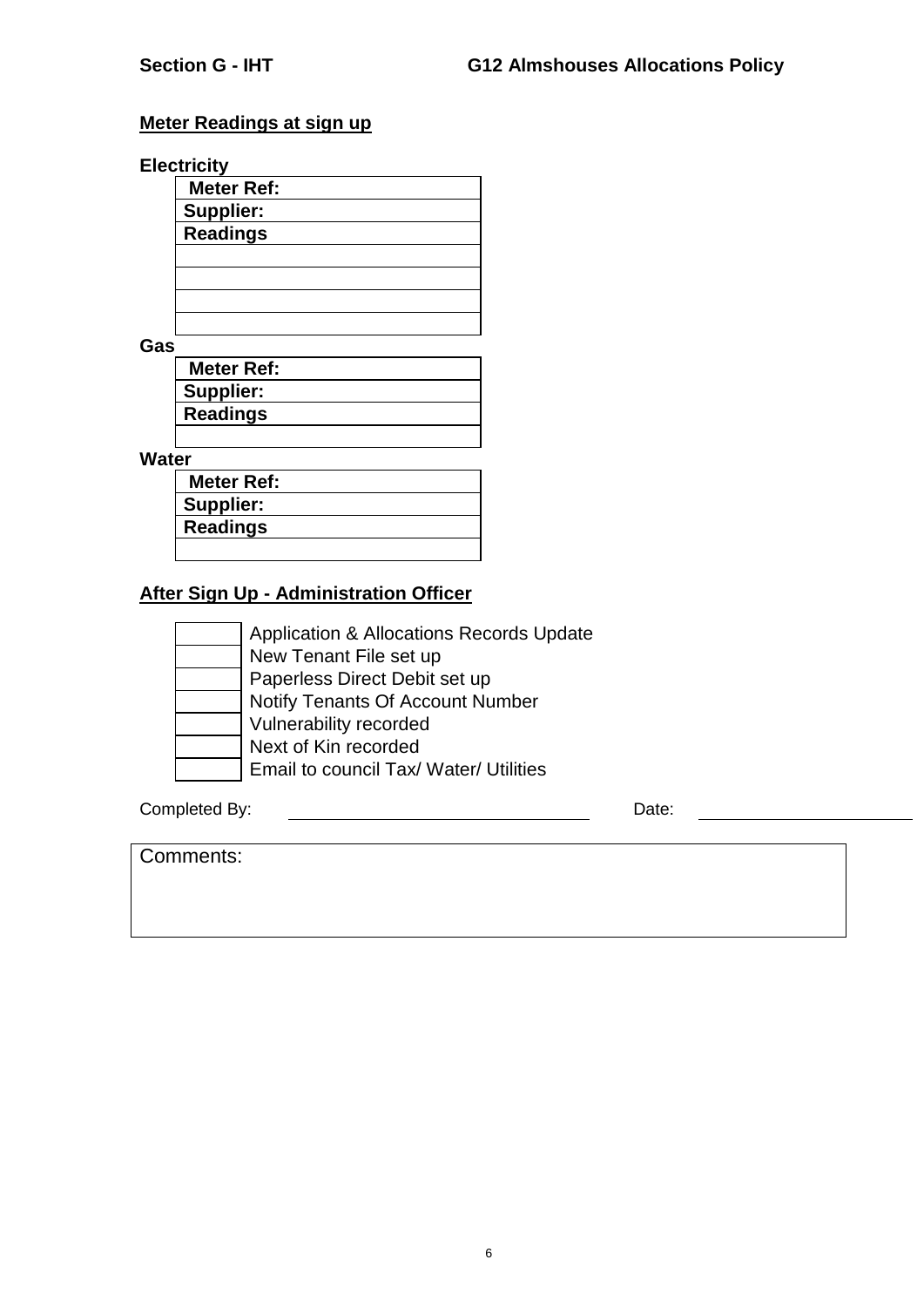## **Appendix 3**

| <b>Almshouse</b><br><b>Scheme</b>                                                                     | <b>Description and Criteria</b>                                                                                                                                                                                                                                                                                                                 | <b>Please tick</b><br><u>if you wish</u><br>to be<br>considered. |
|-------------------------------------------------------------------------------------------------------|-------------------------------------------------------------------------------------------------------------------------------------------------------------------------------------------------------------------------------------------------------------------------------------------------------------------------------------------------|------------------------------------------------------------------|
| <b>Denton</b><br><b>Blythe Cottages,</b><br>Cawthra Court,<br>Denton. Nr Grantham,<br>Lincs           | Two-bedroom houses. Priority will be given to<br>people who live or who have lived in the<br>Parish of Denton or currently resident in the<br>neighboring Parishes of Woolsthorpe-by-<br>Belvoir, Wyville-cum-Hungerton, Stroxton,<br>Harston, Croxton Kerrial, Harlaxton,<br>Barrowby or as referrals from South Kesteven<br>District Council. |                                                                  |
| <b>Forest Fields</b><br>Norris Homes,<br>Berridge Road, Forest<br>Fields, Nottingham                  | One-bedroom houses for single women or<br>couples of 50 years of age and over.<br>Applicants must also live or have lived in<br>Nottingham or Nottinghamshire.                                                                                                                                                                                  |                                                                  |
| <b>Sherwood</b><br>Pennhome Cottages,<br>Haydn Road,<br>Sherwood,<br>Nottingham                       | Two-bedroom (2 <sup>nd</sup> room box) houses. For<br>single women of 50 years of age and over<br>who live or have lived in Nottingham or<br>Nottinghamshire.                                                                                                                                                                                   |                                                                  |
| <b>Clifton</b><br>Wells Almshouses,<br>Clifton Green, Clifton<br>Village, Nottingham.                 | One and two bedroom houses for people<br>over 50 years of age. Preference given to<br>applicants who have live or have lived in<br>Clifton, Nottingham.                                                                                                                                                                                         |                                                                  |
| <u>Woodborough</u><br>Road<br><b>William Crane</b><br>Almshouses,<br>Woodborough Road,<br>Nottingham. | One bedroom houses for people over 55<br>years of age. Applicants must live or have<br>lived in Nottingham or Nottinghamshire.                                                                                                                                                                                                                  |                                                                  |
| <b>Bulwell</b><br>John Wright Charity,<br>Springfields, Bulwell,<br>Nottingham.                       | Two bedroom bungalows for people over 50<br>years of age. Applicants must live or have<br>lived in Nottingham or Nottinghamshire.                                                                                                                                                                                                               |                                                                  |
| <b>Wollaton Vale</b><br>Emma Birks Trust,<br>Wollaton Vale,<br>Nottingham                             | Two bedroom semi-detached bungalows for<br>people over 50 years of age who live or have<br>lived preferably in Lenton, Nottingham.                                                                                                                                                                                                              |                                                                  |
| <b>Bramcote</b><br>Frances Longden<br>Almshouses,<br>Bramcote, Nottingham                             | One and two bedroom houses for women<br>over 50 years of age. Applicants must live or<br>have lived in Nottingham or Nottinghamshire.                                                                                                                                                                                                           |                                                                  |
| <b>Derby Road</b><br>William Woodsend<br>Nottingham Derby<br>Road, Nottingham                         | One bedroom flats for people aged 50 years<br>and over. Applicants must live or have lived<br>in Nottingham or Nottinghamshire.                                                                                                                                                                                                                 |                                                                  |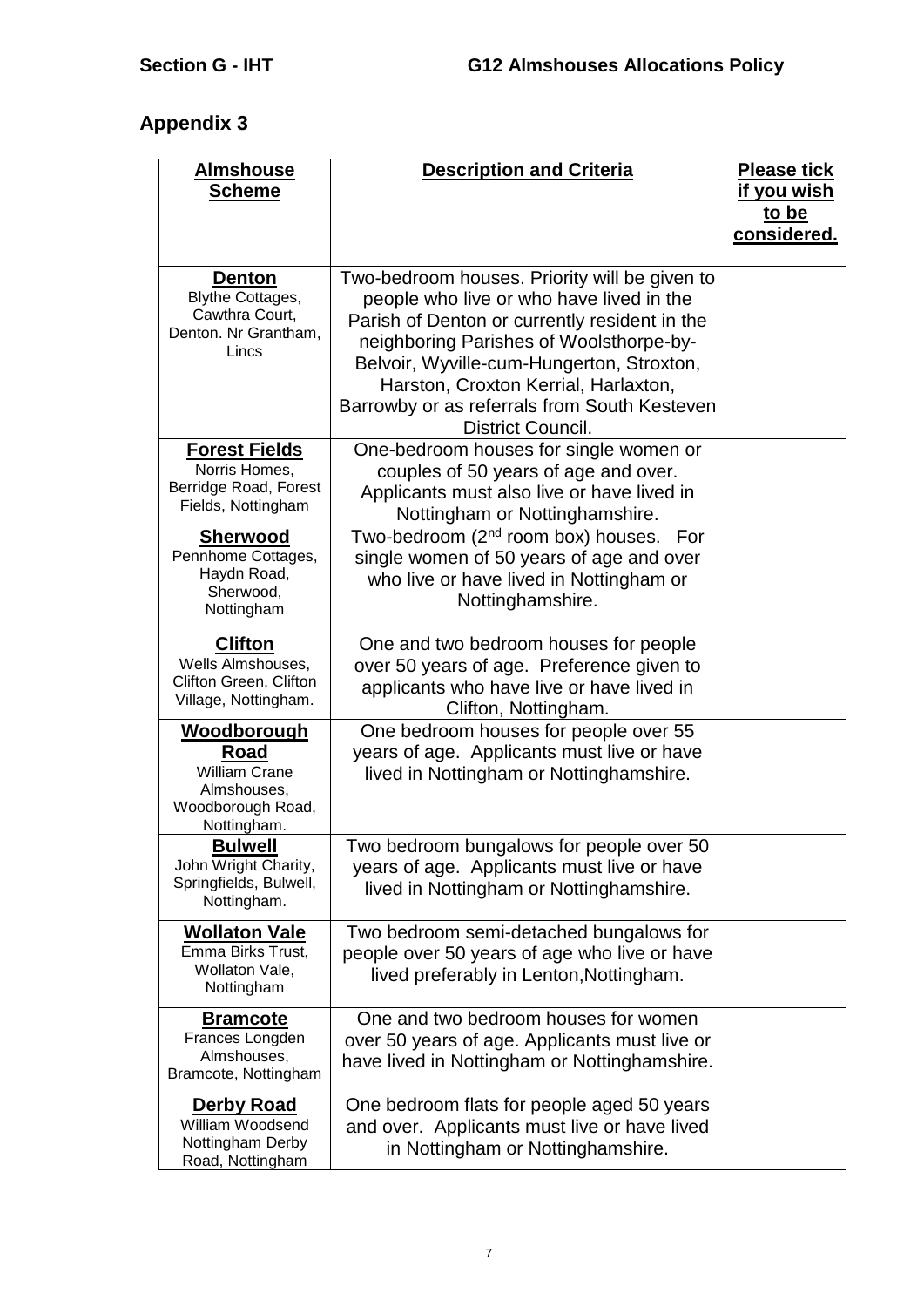| <b>Mapperley Park</b><br>R.W.S. Chestnut<br>Grove, Mapperley<br>Park, Nottingham                                                                       | Two bedroom houses for women or couples<br>over the age of 50. Applicants must live or<br>have lived in Nottingham or Nottinghamshire.                                        |  |
|--------------------------------------------------------------------------------------------------------------------------------------------------------|-------------------------------------------------------------------------------------------------------------------------------------------------------------------------------|--|
| Gedling<br>Miss M.E. Hardstaff<br>Homes, Arnold Lane,<br>Gedling, Nottingham                                                                           | Two bedroom bungalows & two and three<br>bedroom houses for people over the age of<br>50. Applicants must live or have lived in<br>Nottingham or Nottinghamshire.             |  |
| Giltbrook<br>Miss M E - Hardstaff<br>Homes, Nottingham<br>Road, Giltbrook,<br>Nottingham.                                                              | One bedroom ground floor and first floor flats<br>for people over the age of 50. Applicants<br>must live or have lived in Nottingham or<br>Nottinghamshire.                   |  |
| <b>Mansfield</b><br>Woodhouse<br>Miss M. E. Hardstaff<br>Homes and J.G.<br>Ryley Almshouses,<br>Priory Road,<br>Mansfield<br>Woodhouse,<br>Nottingham. | One-bedroom flats and bungalows and two-<br>bedroom houses for people over the age of<br>60 who live or have lived in<br>Mansfield/Mansfield Woodhouse or<br>Nottinghamshire. |  |
| <b>Lenton</b><br>Capt. Albert Ball VC<br>Memorial Homes,<br>Sherwin Road,<br>Lenton, Nottingham                                                        | One bedroom house for people over the age<br>of 50. Applicants must live or have lived in<br>Lenton, Nottingham or Nottinghamshire.                                           |  |
| <b>Hucknall</b><br>Coupe Almshouses,<br>Garden Road,<br>Hucknall, Nottingham                                                                           | Two-bedroom bungalows for people over the<br>age of 50. Applicants must live or have lived<br>in Nottingham or Nottinghamshire.                                               |  |
| <b>Edwalton</b><br><b>Hind Memorial</b><br>Homes, Village Street,<br>Edwalton,<br>Nottingham.                                                          | Two-bedroom bungalows for people over the<br>age of 50. Applicants must live or have lived<br>in Nottingham or Nottinghamshire.                                               |  |
| <b>Wollaton</b><br>Henry Brown Homes,<br>Burnwood Drive,<br>Wollaton, Nottingham.                                                                      | One bedroom ground and first floor flats and<br>two bedroom houses for people of retirement<br>age in housing need.                                                           |  |
| <u>St Anns</u><br>Ada Mary Best, St<br>Bartholemew's Road,<br>St Anns, Nottingham.                                                                     | One bedroom ground, first and second floor<br>flats for people over 50. Applicants must live<br>or have lived in Nottingham or<br>Nottinghamshire.                            |  |
| <b>Woodborough</b><br>Road<br>Lambley,<br>Woodborough Road,<br>Nottingham.                                                                             | One bedroom ground and first floor flats for<br>people over 50. Applicants must live or have<br>lived in Nottingham or Nottinghamshire.                                       |  |